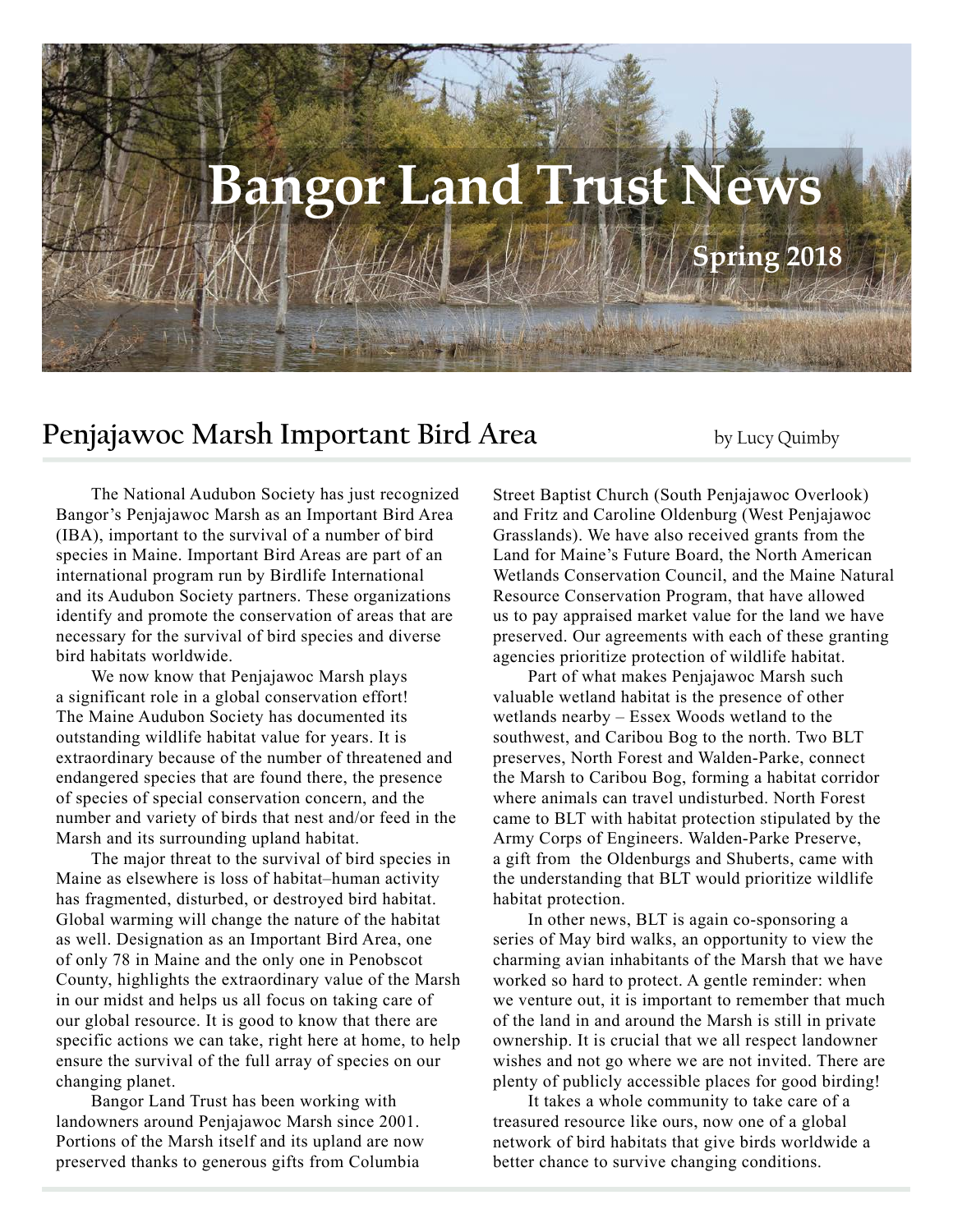



Lucy Quimby *President*



William Phillips *Vice President*



James Hinds *Treasurer*



Greg Edwards *Secretary*

Grace Bartlett Michele Benoit Katelin Craven Chris Dalton Robert Ostrowski Paul Pasquine Dave Thompson



Dear Friends,

All too often these days the news contains one report after another of damage to our environment – global warming, oil drilling in coastal waters, the disappearance of ice in the Arctic, neonicotinoid pesticides killing bees, failure to protect endangered species – the list goes on. One way to combat depression and awful feelings of helplessness is to do what we can locally to help preserve the diverse array of plants and animals that inhabit our own community here at home.

That is why it is so exciting that Penjajawoc Marsh has won recognition as an important part of a worldwide program to protect essential habitats. As we work to take care of the Marsh, we are not only taking care of our own Wild Back Yard, we are also aiding a global effort.

As a small land trust with an even smaller budget and a highly organized and efficient part-time staff person, we have relied heavily on our membership and our volunteers. For land purchases, we have had the good fortune to receive grants from the State of Maine (Land for Maine's Future), a state wetland mitigation fund (Maine Natural Resources Conservation Program), and the federal North American Wetlands Conservation Act. We have received help from many people and groups that care.

Bangor Land Trust preserves are protected in perpetuity. It is safe to love them, to take a special spot in the woods and fields into your heart without fear that it will be paved over. Nature will always be there. As a land trust, we always ask, how can we help people connect with special places, to love them in a way that nurtures and encourages good stewardship? Natural areas take care of us, they are a place to retreat and explore for exercise, stress reduction, even spiritual renewal. We look to you as to how we can we best inspire all of us to care for them.

Thank you for being a part of this project!

Sincerely,

Lucy Quindy



**Sunday, September 9th!**

Register online at bangorlandtrust.org

Fully-supported routes from 12 to 100 miles. Receive the early-bird discount before July 16th. Can't ride? Volunteer! For more information contact the BLT office at 942-1010 or  $info@bangorlandtrust.org$ .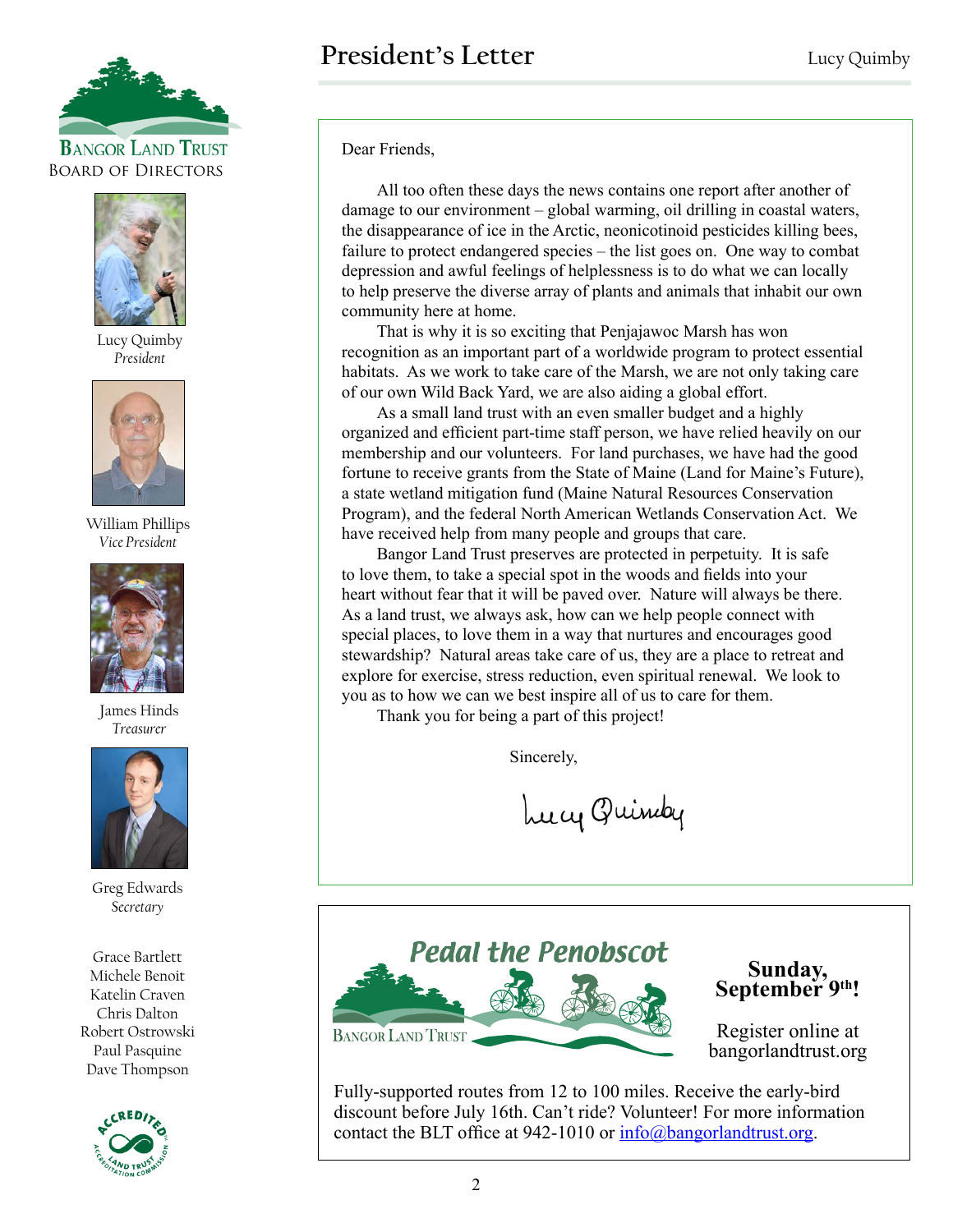At 12:15 p.m. on Tuesday, March 20th the sun crossed the equator ushering us into spring! It was a sunny day. The northwest wind had diminished. The temperature was around 40. I put on my coat, pulled on my boots, and set off down a forest trail in search of wildflowers. Yes, there is three feet or more of snow cover, and it is snowing as I write, but I did go on a hunt for wildflowers.

The forest snow pack was uneven. It looked like someone had taken a giant ice cream scoop and scooped snow out here and there. Most of the bowls had a layer of snow at the bottom, but some revealed a dark shiny brown bottom. Ice was covering the forest floor. In one of these bowls I found what I was looking for, skunk cabbage (*Symplocarpus foetidus*). Like the crocus next to your home, the skunk cabbage are among the earliest bloomers. They are adapted to freezing and thawing conditions, so their cells do not burst and harm the plant. Being among the earliest bloomers, skunk cabbage have developed strategies to attract the early insects to pollinate their flowers, thus assuring the next generation of skunk cabbage.

*Symplocarpus foetidus* are vascular plants within the Araceae family. If you are familiar with jack-in-the-pulpits, calla lilies, or peace plants, then you are familiar with the Araceae family's unique shape. Plants within this family have a spadix and generally a spathe. The spadix is an inflorescence or cluster of flowers that is often surrounded by the spathe, or leaf-like bract. The spathe acts like a hoodie surrounding the spadix, keeping the spadix toasty warm at this time of year. Scientific studies have found that within the spathe the temperature can rise up to 70 degrees. The combination of warmth along with a distinctive scent is what attracts the insects. Although not attractive to us, the "skunky" odor resembling decaying flesh is very appealing to these flies. The flies smell the scent and enter the spathe. The insects come in, get warm, and can get food from the multiple flowers that comprise the spadix. When they leave

# Thank you!

- Larry Beauregard for a well-planned and interesting Winter Twigs program in December.
- Sandra Mitchell for a great Saturday morning program on Mammal Tracks & Signs and the follow-up field trip in January.
- Christine Conte for wonderful information on ticks and Lyme disease. We look forward to hearing about your research on the effects timber harvesting may play in the spread of the disease.
- Dana Wilde for the very nice time we were able to spend with you in March. You certainly have a wonderful way of putting words together.
- Returning PtP Committee members for your input and dedication in planning this event.
- BLT board member, Bill Phillips, for the many hours of work on the trails and creating new maps.
- Past Programs Committee member, George Elliott, for your many years of service on the committee. We will miss you at the meetings but know we'll still see you around.

they carry pollen to the next warming, feeding station, aka, the next skunk cabbage.

Because of the balmy interior temperatures, you may get to see an interesting phenomena. The snow or ice can pull away from the warm plant leaving a snowless ring around it. In the photo you will see an iceless ring – pretty neat! Tomorrow after the snow has stopped I'll go out to see if a snowless ring is still evident.

Although *Symplocarpus foetidus* may not be aromatic to our sense of smell, they are incredibly important to the early insects, who are, in turn, incredibly important to the plant – a symbiotic, win-win relationship. Skunk cabbage are a marvelous sign of spring. I encourage you to go on a wildflower walk. Check out the skunk cabbages. They are remarkable.